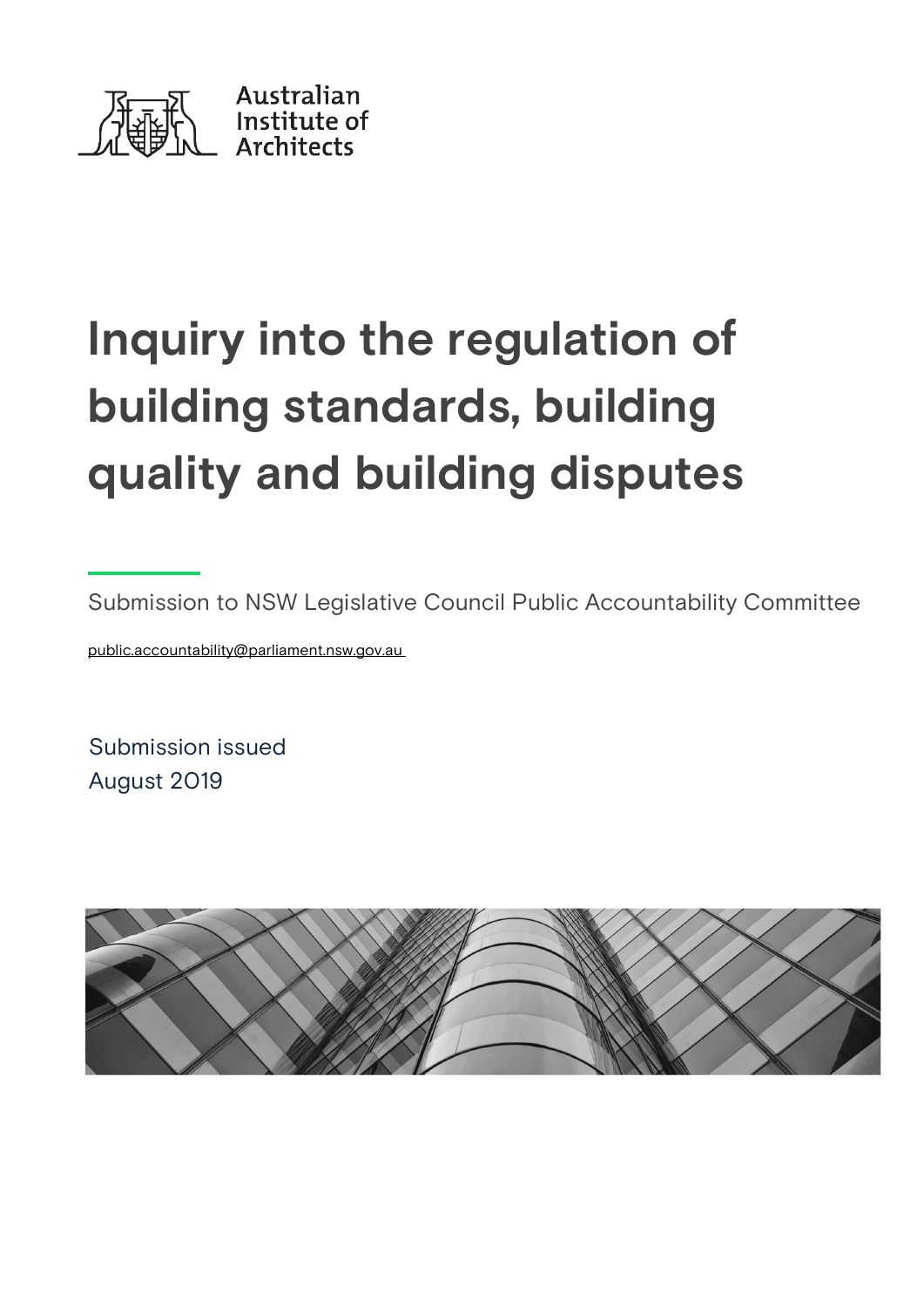# SUBMISSION BY

Australian Institute of Architects ABN 72 000 023 012 NSW Chapter Tusculum 3 Manning Street Potts Point NSW 2011 +61 2 9246 4055 nsw@architecture.com.au Contact Name: Kate Concannon Email: kate.concannon@architecture.com.au

# **PURPOSE**

- This submission is made by the Australian Institute of Architects NSW Chapter (the Institute) to provide comments to the regulation of building standards, building quality and building disputes.
- At the time of this submission, the Chapter President of the Institute is Kathlyn Loseby.
- The State Manager is Kate Concannon.

# INFORMATION

The Australian Institute of Architects (Institute) is the peak body for the architectural profession in Australia. It is an independent, national member organisation with around 11,000 members across Australia and overseas. More than 3,000 of these are based in NSW.

The Institute exists to advance the interests of members, their professional standards and contemporary practice, and expand and advocate the value of architects and architecture to the sustainable growth of our communities, economy and culture.

The Institute actively works to maintain and improve the quality of our built environment by promoting better, responsible and environmental design.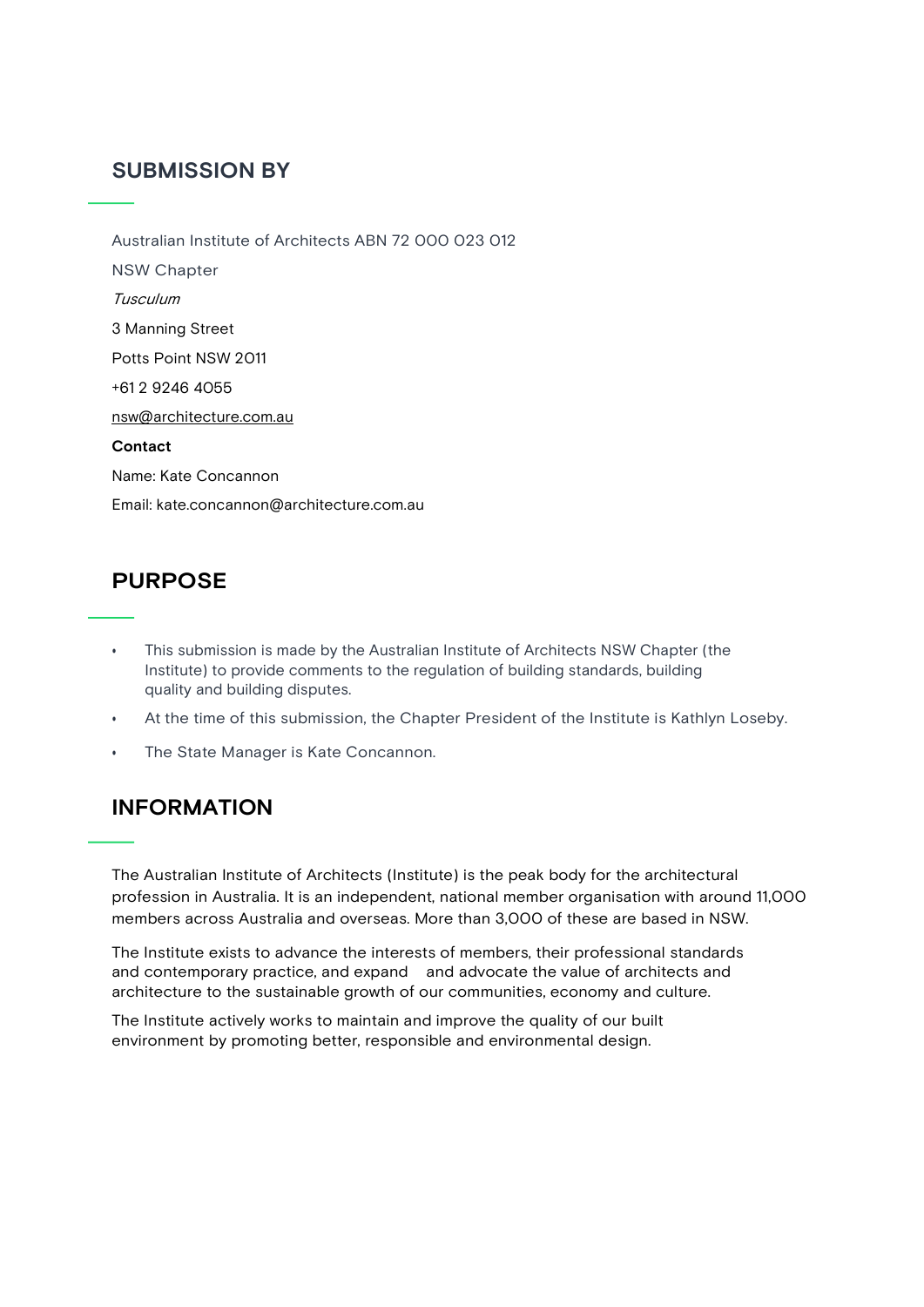# TABLE OF CONTENTS

| 1. |  |
|----|--|
| 2. |  |
|    |  |
|    |  |
|    |  |
|    |  |
| 3. |  |
|    |  |
|    |  |
|    |  |
| 4. |  |
|    |  |
|    |  |
| 4. |  |
|    |  |
|    |  |
|    |  |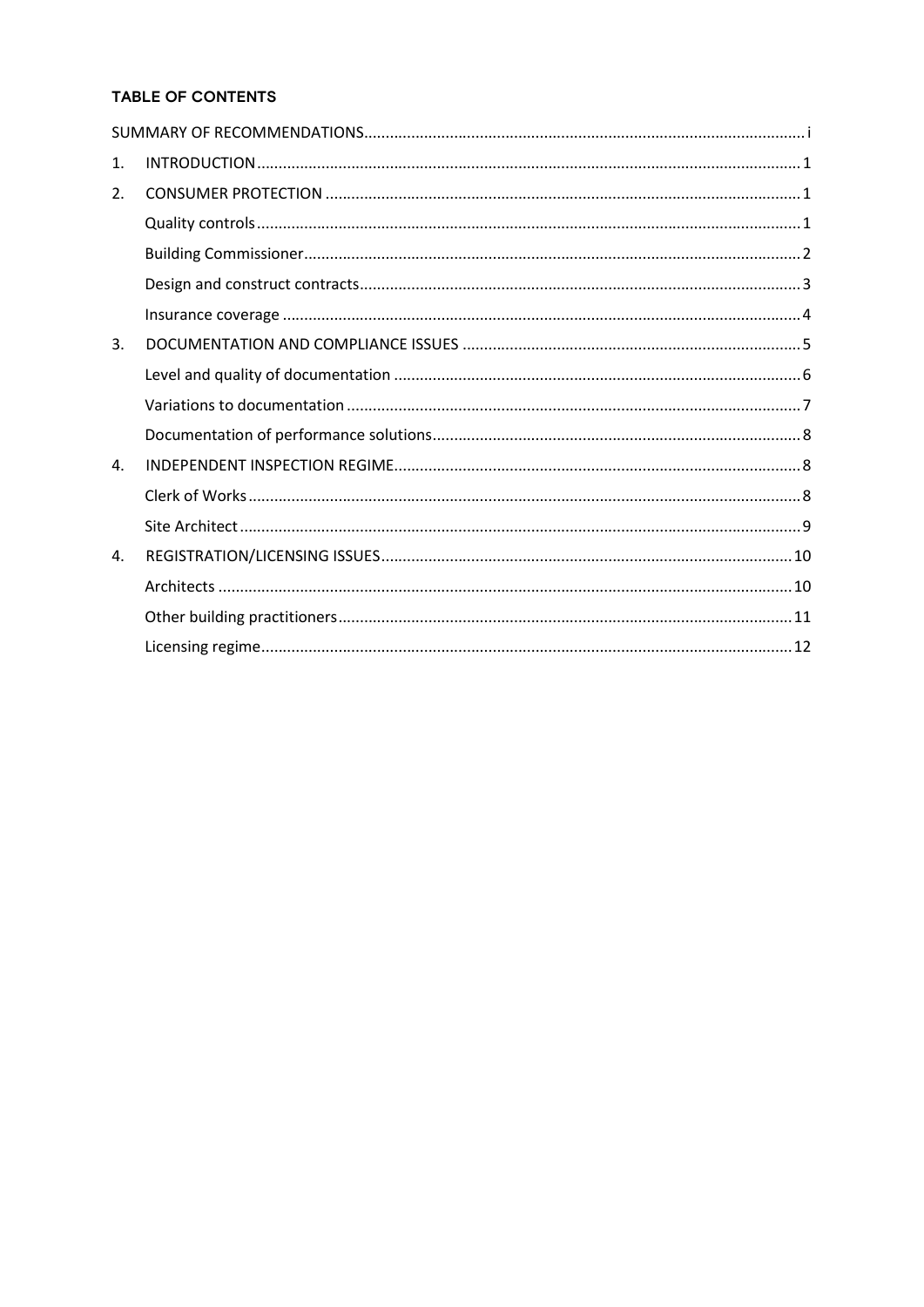#### SUMMARY OF RECOMMENDATIONS

- a) Require people that undertake design work to state that their work (plans and documentation) complies with the BCA or identify if there are any exclusions.
- b) Require building contractors to declare that the building is built in accordance with the plans and documentation and that the construction work complies with the BCA.
- c) Require a higher level of documentation than is presently provided before building work commences.
- d) Introduce a registration scheme for people offering design services based on their level of education, skills and competencies.
- e) Register or licence all practitioners who are accountable for aspects of the building quality, including tradespeople.
- f) Register professional engineers in a range of specialisations, such as mechanical, structural, fire safety, etc. and introduce a registration system for the building designer occupational category.
- g) License or register project managers and require them to hold specific qualifications or competencies, hold professional indemnity (PI) insurance and complete units of continuing professional development (CPD) every year. They must also be accountable and be able to be deregistered through a thorough complaints and disciplinary system.
- h) Require practitioners to have a minimum qualifications or competency assessment, mandatory CPD, a fit and proper person test, mandatory PI insurance and ongoing accountability for practitioner's roles in decision-making, in registration systems.
- i) Only use the term building designer to apply to the separate occupational category.
- j) Appoint a Building Commissioner to act as the consolidated regulator for building in NSW, with a broad suite of powers to monitor buildings and building work so that they can take strong compliance and enforcement action.
- k) Introduce a holistic, independent inspection and certification regime. This should provide independent oversight of construction techniques and oversight of adherence to codes, standards and council approvals. This can be delivered by an on-site independent inspection regime that includes a clerk of works and an on-site architect.
- l) Direct stronger regulation to higher risk areas such as complex midrise or multi storey buildings, where a graduated regulatory system is required. What is sufficient for class 1 and 10 buildings is not sufficient for class 2 to 9 buildings.
- m) Review the appropriateness of the model of development that allows developers to use special purpose vehicles (single purpose companies).
- n) Bring developers into the regulatory regime, with a statutory duty of compliance.
- o) Require any variation to be certified holistically, and retrospectively for the entire development, not solely for that variation in isolation.
- p) Require documentation that is handed over to owners at the completion of a project to include all significant variations and accurately reflect the as-built building by requiring "asbuilts" to be produced progressively throughout the construction process.
- q) Introduce a statutory requirement that residential apartment buildings be built in accordance with detailed documentation.
- r) Require a thorough level of documentation at the Complying Development Certificate (CDC)/Construction Certificate (CC) stage.
- s) Increase qualitative control over design and construct (D&C) innovative approaches to building that typically preference reductions in time and cost (eg value engineering and substitution).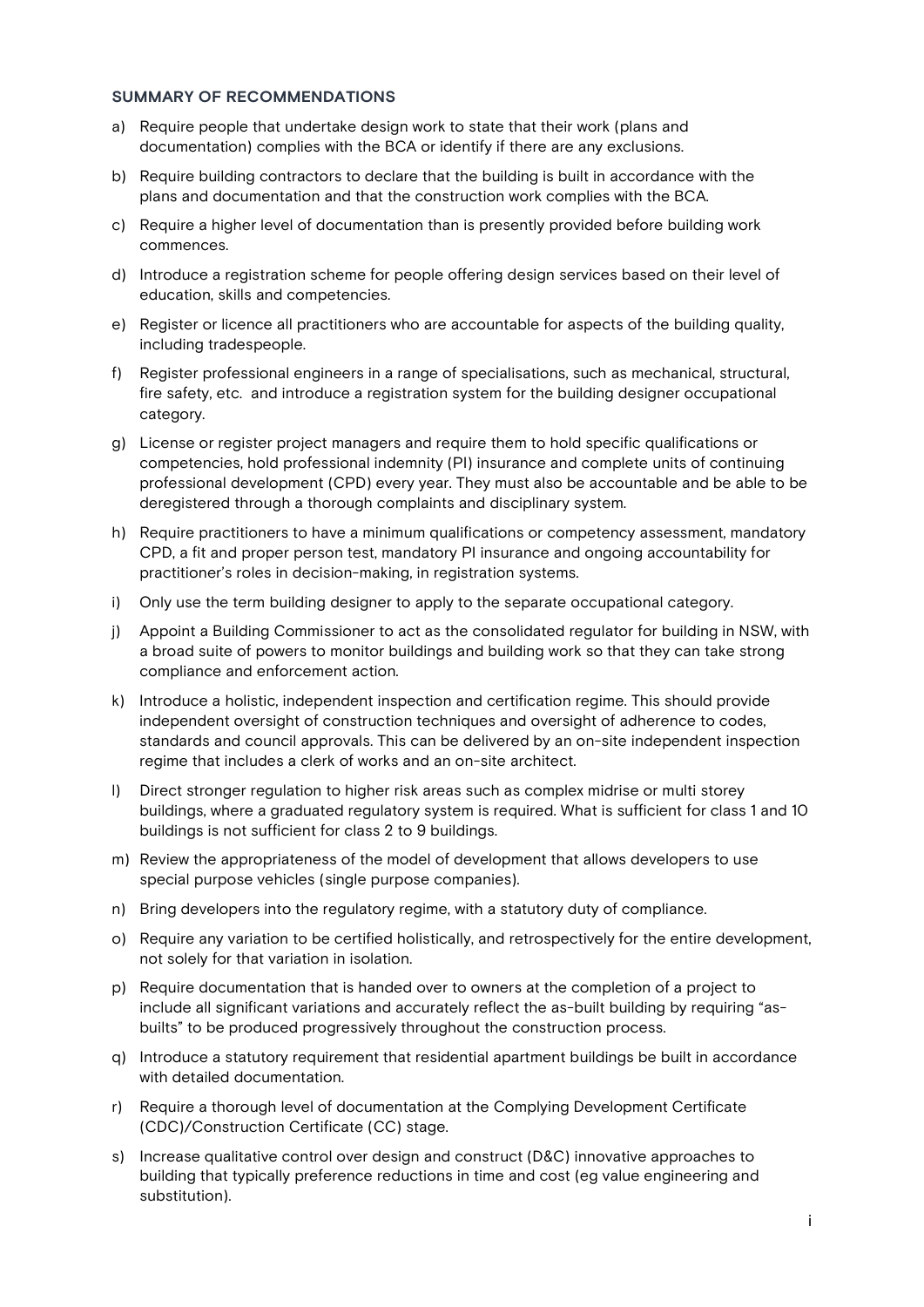- t) Ensure adequate time is given to design compliance review.
- u) Clearly define the basic roles and accountabilities of all building practitioners, especially the role of the consultants.
- v) Implement a management system for outsourced design detailing to overseas operations to ensure compliance with the BCA.
- w) Make the author of variations driven by value engineering both identifiable and accountable for their decision.
- x) Define the role, accountability and liability of project managers.
- y) Strengthen the competency of building contractors and require building contractors of all buildings to be licensed.
- z) Ensure greater harmonisation in compliance and enforcement systems with other jurisdictions.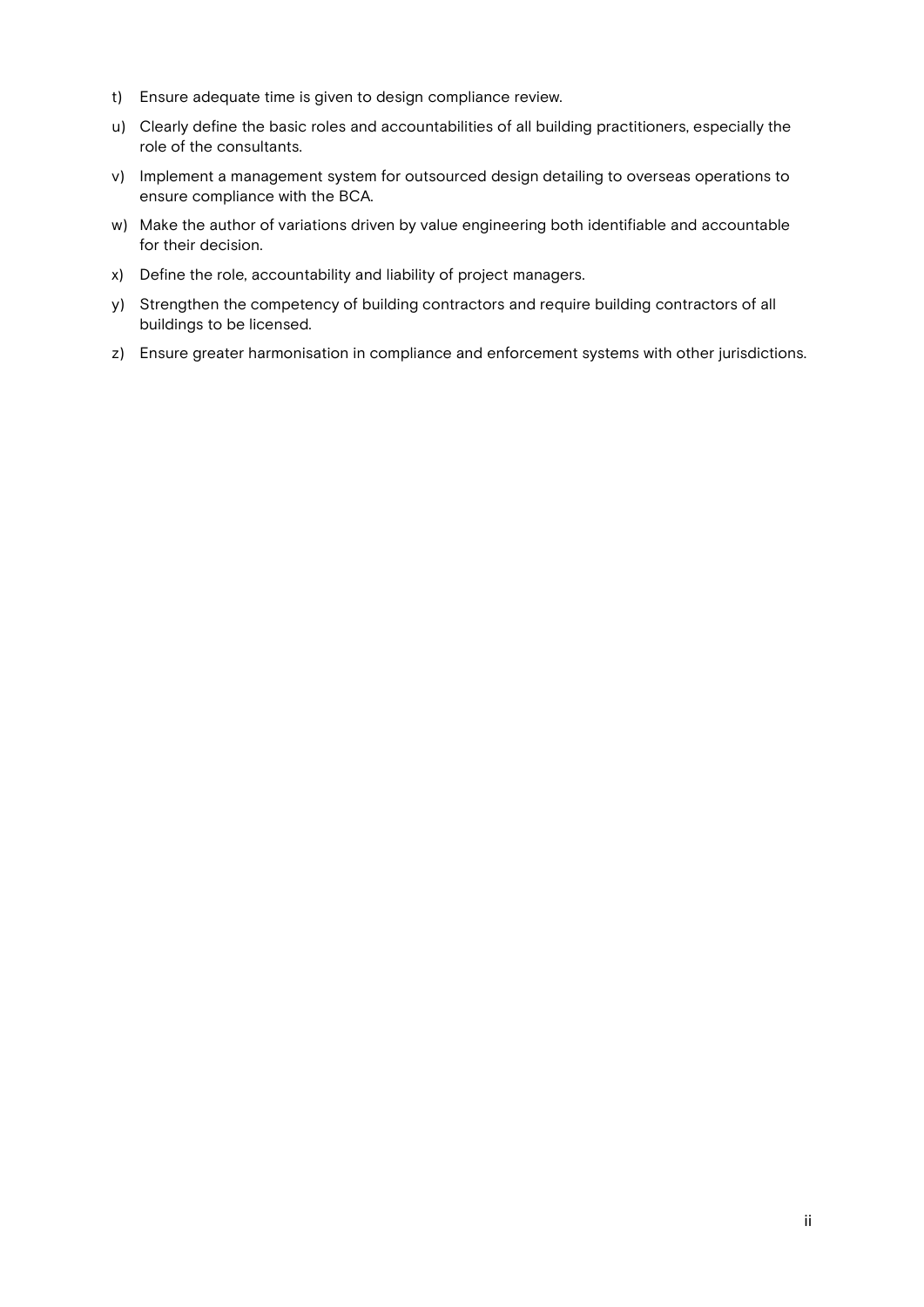# 1. INTRODUCTION

The Australian Institute of Architects (the Institute) is the peak body for the architectural profession in Australia, representing around 11,000 members, with around 3200 members residing in NSW. The Institute works to improve our built environment by promoting quality, responsible, sustainable design. Architecture influences all aspects of the built environment and brings together the arts, environmental awareness, sciences and technology. By combining creative design with technical knowledge, architects create the physical environment in which people live, which in turn, influences quality of life. Through its members, the Institute plays a major role in shaping Australia's future.

As a distinct profession, architects can and do offer services that directly impact on public health and safety issues and quality issues affecting buildings. The Institute's Code of Conduct expects architects to 'improve standards of health and safety for the protection and welfare of all members of the community.' This is an important distinction, beyond the basics of safety, and it is not just to serve interests of the client, the developer or the financial institution, but everyone.

The Institute welcomes the opportunity to make a submission to the NSW Legislative Council Public Accountability Committee Inquiry into the regulation of building standards, building quality and building disputes. The comments below relate to the following Terms of Reference:

- 1 (b) The adequacy of consumer protections for owners and purchasers of new apartments/dwellings, and limitations on building insurance and compensation schemes.
- 1 (e) The current status and degree of implementation of recommendations of reports into the building industry including the Lambert report 2016, the Shergold/Weir report 2018 and the Opal Towner investigation final report 2019.

A number of related matters are also outlined for consideration by the Committee including documentation, compliance, registration and licensing issues.

# 2. CONSUMER PROTECTION

## Quality controls

There are embedded recurring failures in building quality occurring across Australia. This is due to a range of issues, notably:

- a) quality is not embedded into the value system of the design and construction process
- b) the roles and accountabilities of those involved are not clearly defined and
- c) there is a general lack of recognition of the value that good design, thorough documentation and construction oversight bring to the overall life cycle costs, maintenance and operations of buildings while meeting the functional needs and expectations of the end-users.

Current building practice must change from time and cost being put above quality and safety so that people's welfare and economic security are not jeopardised. The Institute believes that community well-being must be paramount.

The Institute's Code of Conduct expects architects to 'improve standards of health and safety for the protection and welfare of all members of the community.' This is an important distinction beyond the basics of safety, and it is not just for the client, the developer or the financial institution, but for everyone.

For large and complex projects, continuous oversight and quality assurance is required throughout the design and construction stages, to mitigate errors and manage risk. Architects are not always engaged to prepare documents for all stages of the design and documentation process and this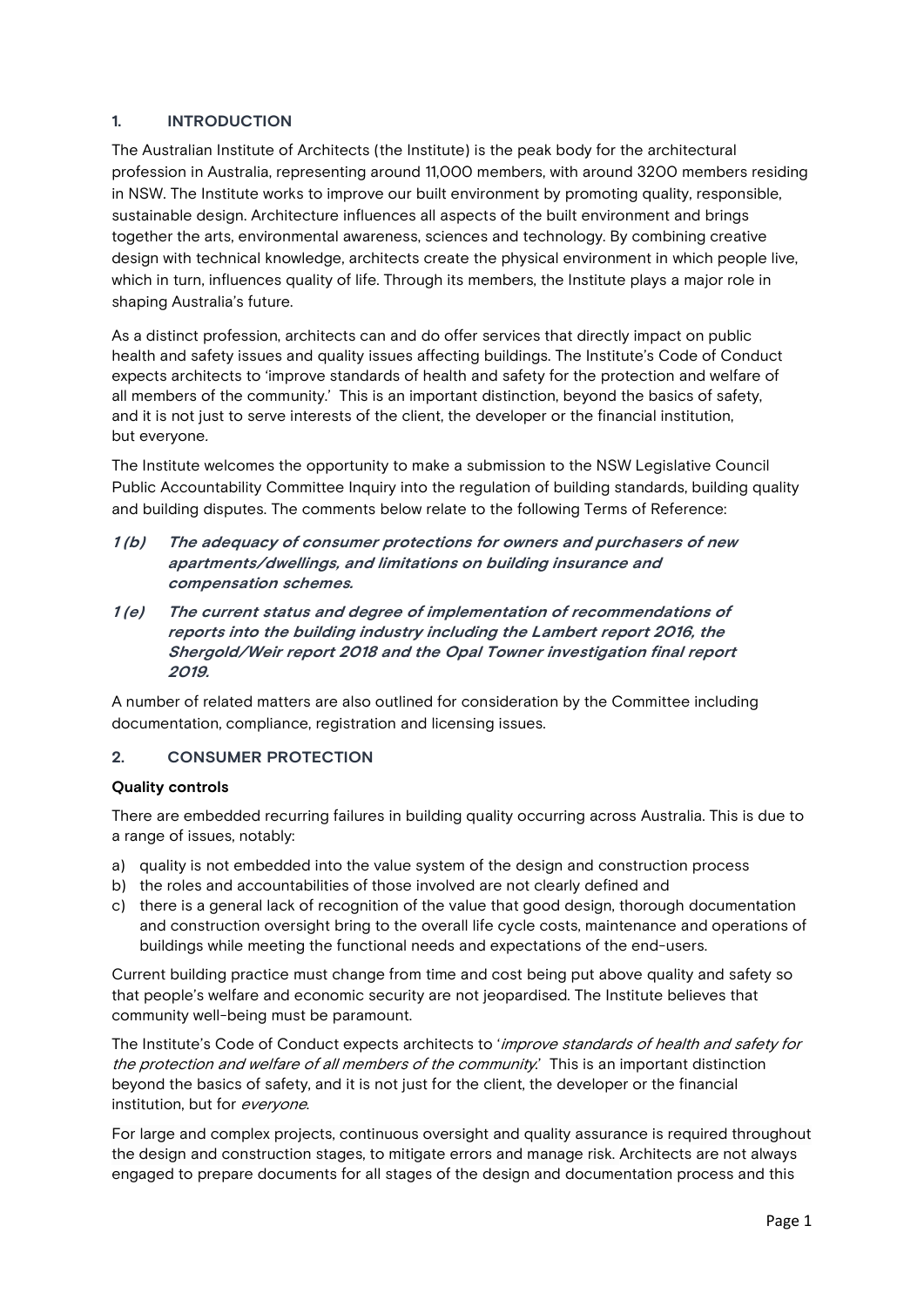lack of continuity is, in the Institute's opinion, one of the key contributors to problematic building quality issues.

Without quality controls in the building process, government and industry cannot restore public confidence in the building system when there are building failures. To ensure both consumer and community protection, all building practitioners need to be brought under a regulatory regime (Section 4) and only regulated practitioners should be accountable for complex matters such as:

- the design of multi-unit residential dwellings
- the design certification of any parts of the construction works
- the structural design of buildings, and
- the water-tightness of buildings

For higher risk buildings such as multi-unit residential buildings, mixed used buildings and speculative commercial buildings, only fully qualified, experienced and regulated professionals should be responsible for the delivery of design services and project management.

Detailed consideration must also be given to issuing different classes of licence according to building class and size. Currently, anyone in Australia can procure and construct an apartment building. No evidence of any relevant education, expertise, capacity, or insurances held is required.

Most of the issues around defects are in the speculative multi-residential apartment sector. Where buildings are built by long term owners, these issues rarely arise. Regulatory interventions need to be directed at higher risk areas, and the Institute believes a graduated regulatory system is required. What is sufficient for class 1 and 10 buildings is not sufficient for complex midrise or multi storey buildings.

## Building Commissioner

In the recent response to the NSW Government Building Stronger Foundations Discussion Paper (Fair Trading NSW) the Institute confirmed its support for recommendation 6 of the Shergold Weir report that each jurisdiction give regulators a broad suite of powers to monitor buildings and building work so that, as necessary, they can take strong compliance and enforcement action; and that each jurisdiction makes public its audit strategy for regulatory oversight of the construction of commercial buildings, with annual reporting on audit findings and outcomes.

The Institute endorses the concept of a building commissioner who is supported by an advisory board consisting of industry representatives. The building commissioner must be suitably resourced. We would expect that at a minimum, the building commissioner would be tasked with the following:

- Residential building investigations
- Building plan regulation and audit
- Residential building dispute resolution
- Plumbing regulation
- Electrical and gas safety regulation
- Strata building bond schemes
- Building product safety
- Building and construction security of payments scheme
- Engagement and strategic collaboration with local government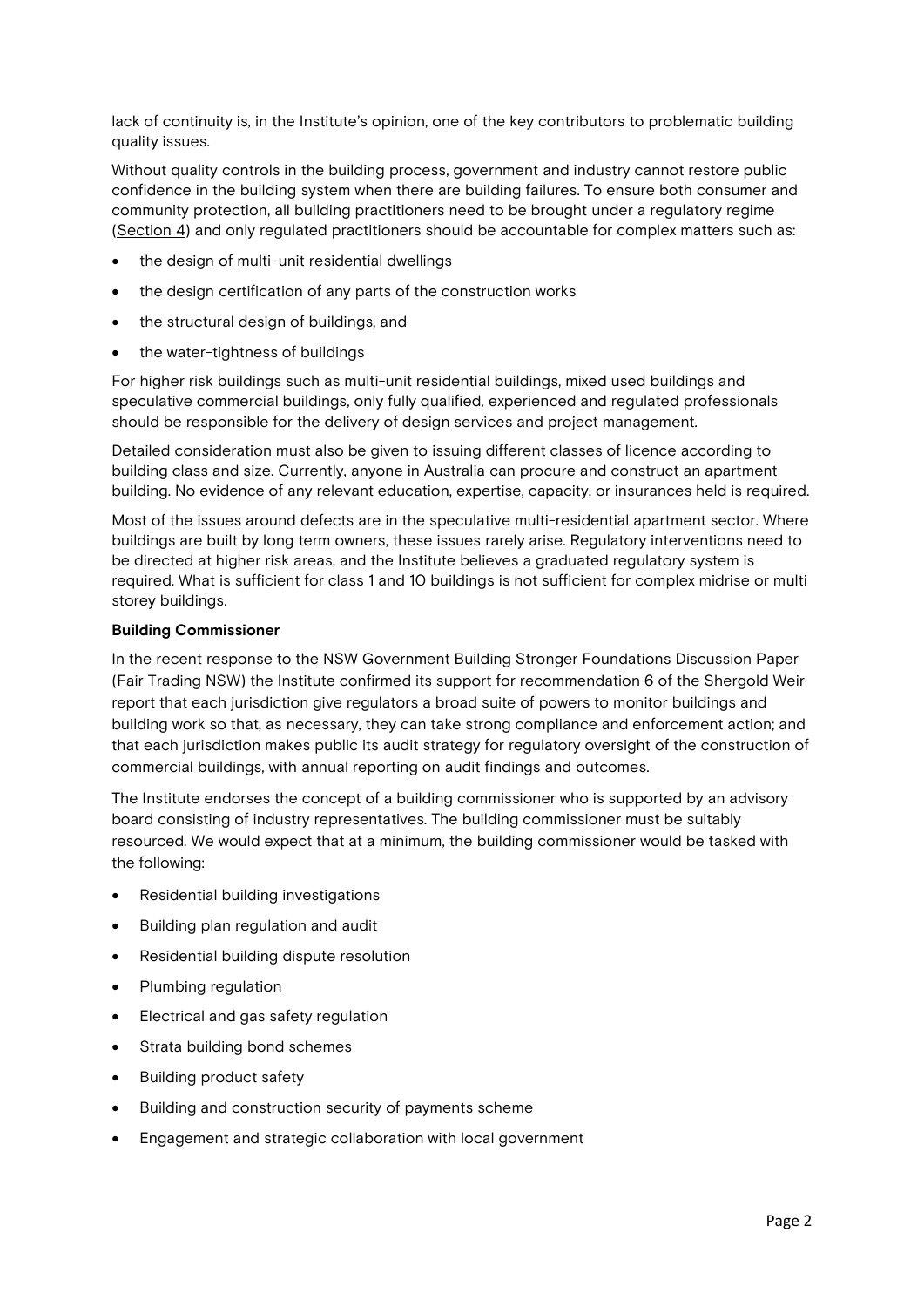Engagement of principal certifying authorities (to maintain independence away from the building contractor)

In additional, all plans and documents relevant to the ongoing functioning of buildings should be held by the proposed building commissioner in a central repository, including variations to plans and documents and in particular, performance solution documentation.

#### Design and construct contracts

While there have been many contributing factors to the building failures now being experienced, a significant part of the problem has been the large increase in the procurement of building services through design and construct, or "D&C" contracts. Whereas previously other building professionals, such as architects, would have maintained a direct relationship with the developer (client), today that is no longer the case.

The current market sees developers and building contractors fragmenting the design, documentation and site observation stage services of the professional team (architects and engineers). Instead of maintaining a consistent consultant team, building contractors can shop around the market mid project to change the team and reduce fees. This process undermines a cohesive process and the potential to achieve quality outcomes.

The contractual arrangements for multi-storey residential projects are now commonly delivered under the design and construct method (D&C). D&C is a procurement form designed to shift risk and cut costs /improve profits and is often at odds with quality, particularly when the ultimate owners (in multi-residential) are not involved in the process.

Under this method, there is no independent oversight of construction techniques and limited oversight of adherence to codes, standards and council approvals. D&C methods often result in consultants such as architects and engineers becoming sub-consultants to building contractors and being kept at a distance during the construction phase.

Issues that will need to be carefully considered and addressed include the following:

- Developers and special purpose vehicles (single purpose companies) who have no ongoing duty of care to subsequent owners have contributed to the current situation. Developers must be brought into the regulatory regime, with a statutory duty of compliance. There must be some accountability by developers to future owners.
- As noted in the Shergold Weir report, regulatory controls over staged building approvals are often very limited. While they are intended to allow for ongoing approvals as the design is developed and before work commences, this often results in a significant difference between the as-designed building documentation and the as-built building. Documentation handed over at the completion of a project must include all significant variations and accurately reflect the as-built building.
- Consultants may be engaged for partial services yet are expected to take on risk and responsibility for design compliance when they have not had a full opportunity to review. Pressure is then applied, as certification may hold up various stages of the project. Adequate time needs to be given for design compliance review.
- When novated to the building contractor, architects may be nominated as the lead consultant under a consultancy agreement. There may also be a clause stating that the architect must follow the instructions of the building contractor. Building contractors manage design under the D&C method and can and do make design decisions and changes regardless of the consultant's expert advice. The conflict inherent in this situation must be resolved. While the scope of work for consultants will vary from project to project, there must be a definition of the basic roles and responsibilities of the consultants involved.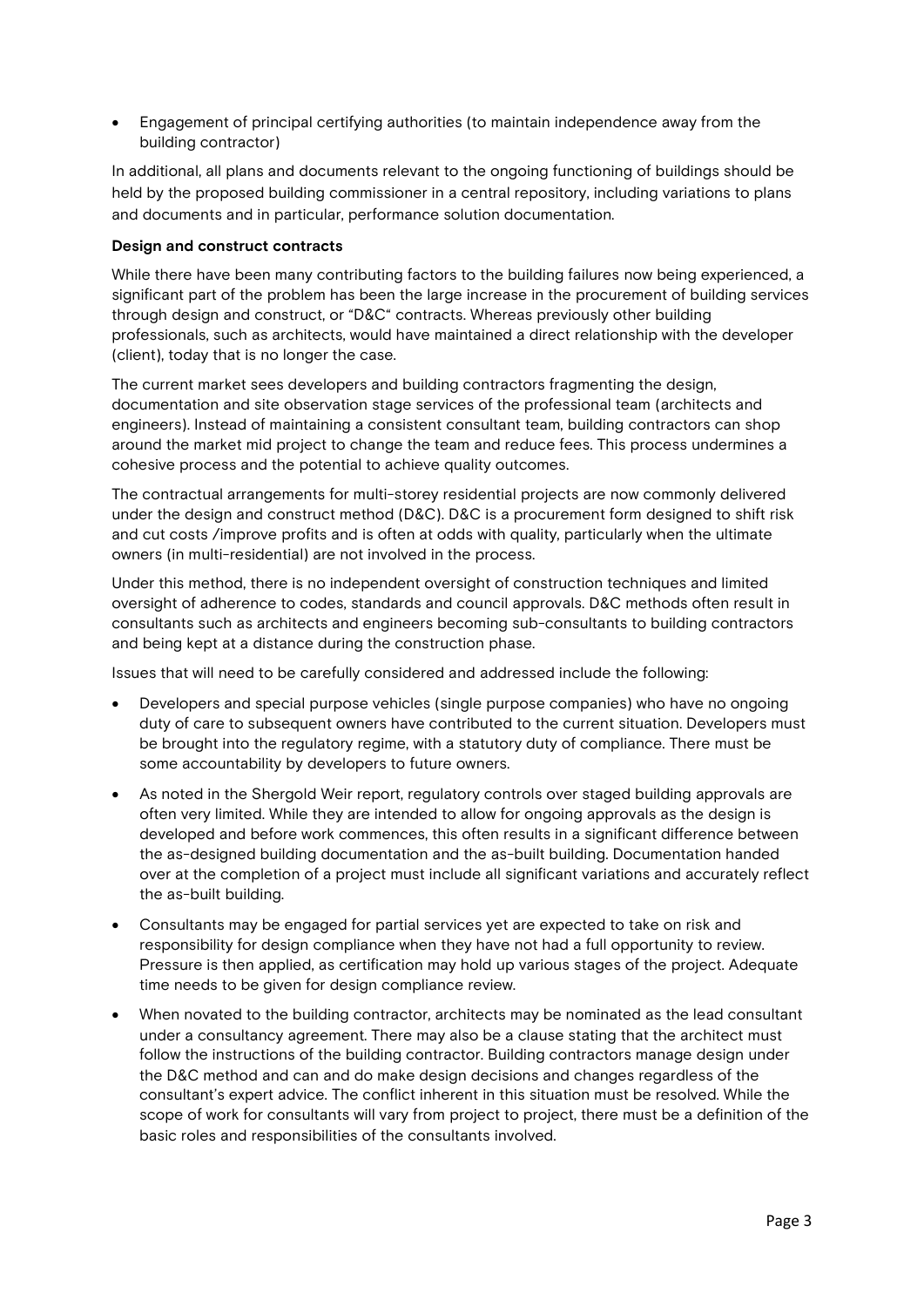- Outsourcing design detailing (generally to overseas operations) results in a lack of control over the delivery team's experience and qualifications. If overseas drafters, building designers or architects are used, it will be necessary for an Australian registered person to state that the plans and documentation complies with the BCA.
- Value engineering and product substitution can be sensible and facilitate innovation but can also be driven by time and cost reductions. Variations driven by value engineering and substitution made during design and construction need to be visible and those making decisions need to be identifiable and be held accountable.
- Currently, many practitioners in the building process do not need to be registered or licenced. This means no minimum qualifications or competency assessment, no mandatory CPD, no fit and proper person test, no mandatory PI insurance and ongoing responsibility for their role in decision-making.
- Project managers typically take on the role of the independent assessor and advisor to the client during construction. Given the level of influence over the project quality, project managers should be licensed. To be licensed or registered, they should be required to hold specific qualifications or competencies, hold professional indemnity (PI) insurance and be required to complete units of continuing professional development (CPD) every year. At present, many project managers are not appropriately trained, and are driven by time and cost minimisation, which often negatively affects the quality and safety outcomes.
- There is no holistic, independent inspection and certification regime. Those people inspecting and reporting need to be adequately trained and qualified and need to be independent. One solution could be an independent site architect who employs a clerk of works. This is discussed in detail in the body of the submission in Section 3.
- Self-certification by sub-contractors and installers is problematic as it can result in products and services being delivered that are different to the original design documentation and may significantly impact other aspects of the building. An independent inspection regime would alleviate these problems.
- There is a need to strengthen the competency of building contractors and require building contractors of all buildings to be licensed.
- Greater harmonisation in compliance and enforcement systems is needed across jurisdictions.

## Insurance coverage

The key to building regulation reform is the availability and cost of insurance, which is problematic for many practitioners. Insurance is key to the robustness of the industry, not litigation. This will better protect consumers.

A requirement for registration should include a requirement for full PI insurance. Given the current insurance market, this may not be achievable. Architects are required to have PI insurance in most jurisdictions, but there is no requirement to hold insurance without exclusions.

In June 2019, the Queensland government released a report on the availability of insurance for certifiers, engineers and architects. It recognised that many insurers are leaving the PI insurance market.

Most insurers in the Australian market appear to have added some sort of exclusion for 'noncompliant cladding' to architects' professional indemnity insurance policies, especially for architects who do any amount of work on multi-residential projects. Some exclusions are much broader than others and leave the architect with much greater exposure to uninsured claims.

Insurance premiums across the board on all products appear to be increasing given the general state of the insurance market and the 'cladding issues.' The increases vary dependent upon the profile and activities undertaken by the architect and the underwriting criteria of the insurer.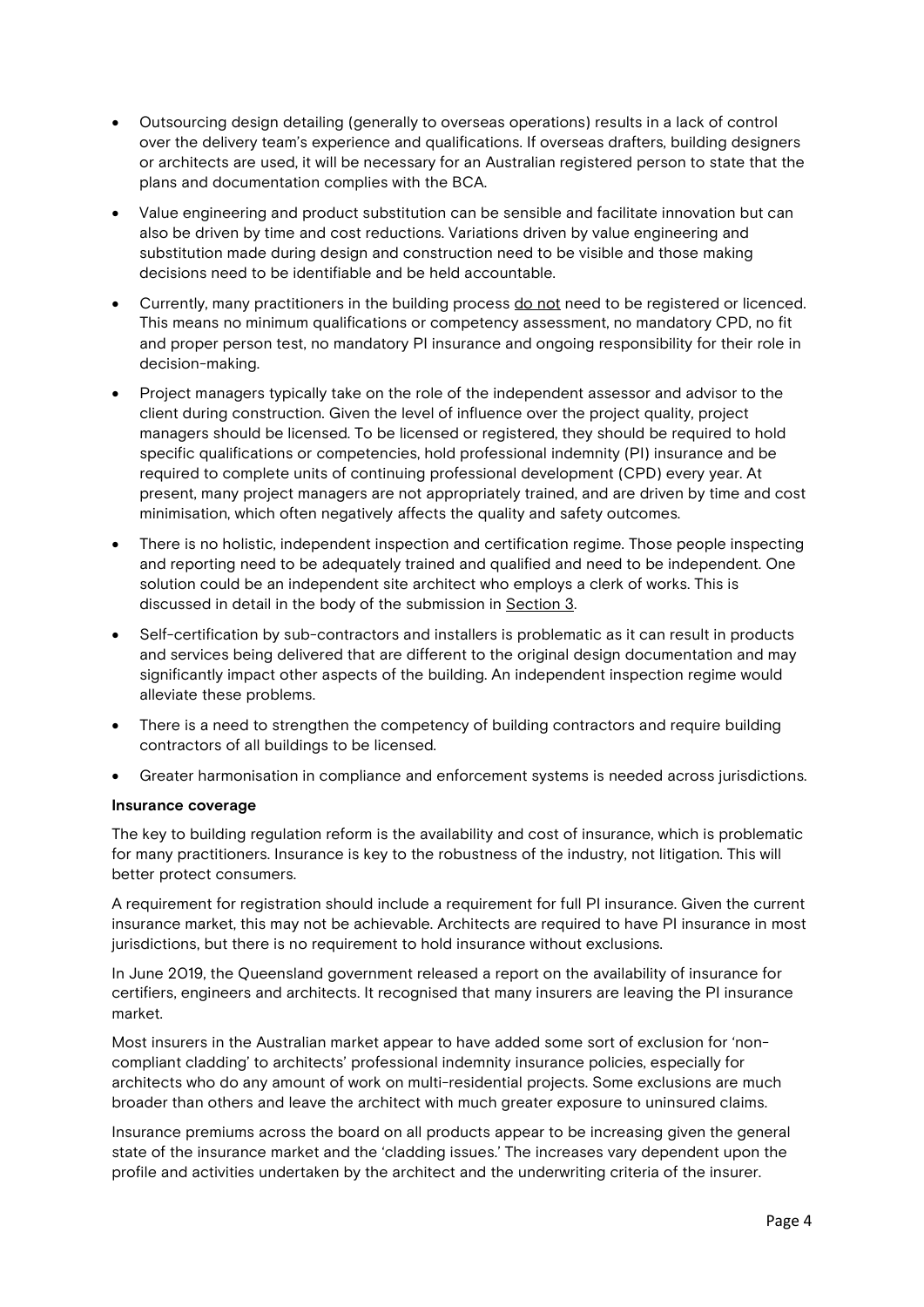Building certifiers are having great difficulty in gaining affordable insurance, and it is impossible for them to get a policy without a cladding exclusion.

Proposals under consideration to have architects, engineers and building designers declare compliance with the Building Code of Australia (BCA) have the potential to spread the strict liability that exists for building certifiers, as opposed to the common law liability of negligence.

The Institute would strongly urge that governments take care with any requirements for registration that impose strict liability on individuals as opposed to companies in the process, particularly to enable access to insurance products. This should also extend to building certifiers.

In order to meaningfully implement the recommendations of the Lambert and Shergold Weir reports regarding extending the regulated accountability framework for construction professionals, consideration needs to be given to the following:

- Home Owners Warranty Insurance to be increased to cover apartments over 3 storeys, funded by building levies
- PI insurance to be supported by an insurance framework that can be relied on in perpetuity
- PI insurance to have access to run-off cover (to allow retirement or business to cease)
- Major Projects Insurance required by the Building contractor
- Decennial liability insurance for the contractor or principal to take out, valid 10 years after completion of the project
- Proportionate Liability must remain. Opting out must be illegal

## 3. DOCUMENTATION AND COMPLIANCE ISSUES

The Institute believes that a higher level of documentation is required, than is current industry practice, before building work commences.

As noted in the Shergold Weir report, regulatory controls over staged building approvals are often very limited. While they are intended to allow for ongoing approvals as the design is developed and before work commences, this often results in a significant difference between the as-designed building documentation and the as-built building. Documentation handed over at the completion of a project must include all significant variations and accurately reflect the as-built building.

Architects are also rarely required to undertake contract administration as they were under traditional lump sum contracts. This means they only provide partial services and do not have oversight of the whole project. With only partial oversight, the risk of errors being missed, increases.

Prior to the rise of design and construct (D&C), the architect was responsible as the 'agent of the client' and the 'independent assessor of the contract' to confirm quality, and when large or complex projects were involved this would also involve the engagement of a clerk of works. The Institute recommends the consideration of a reinstatement of the role of an independent clerk of works in the construction process for large and complex projects.

Other key issues include:

- There is no statutory requirement that residential apartment buildings be built in accordance with detailed documentation.
- There can be an absence of sufficient documentation to cover safety and compliance risks. The quality and level of documentation needs to be further developed than is current practice at the Complying Development Certificate (CDC)/Construction Certificate (CC) stage and increased controls are needed over D&C approaches to building (eg value engineering and substitution).
- In D&C, the original designers are novated from the client to the contractor. At this point, the architect's ability to influence and maintain quality is reduced. Further, a common practice is for the building contractor to truncate the role by employing cheaper practitioners for later design stages. Where consultants are replaced during the process, there is a lack of continuity,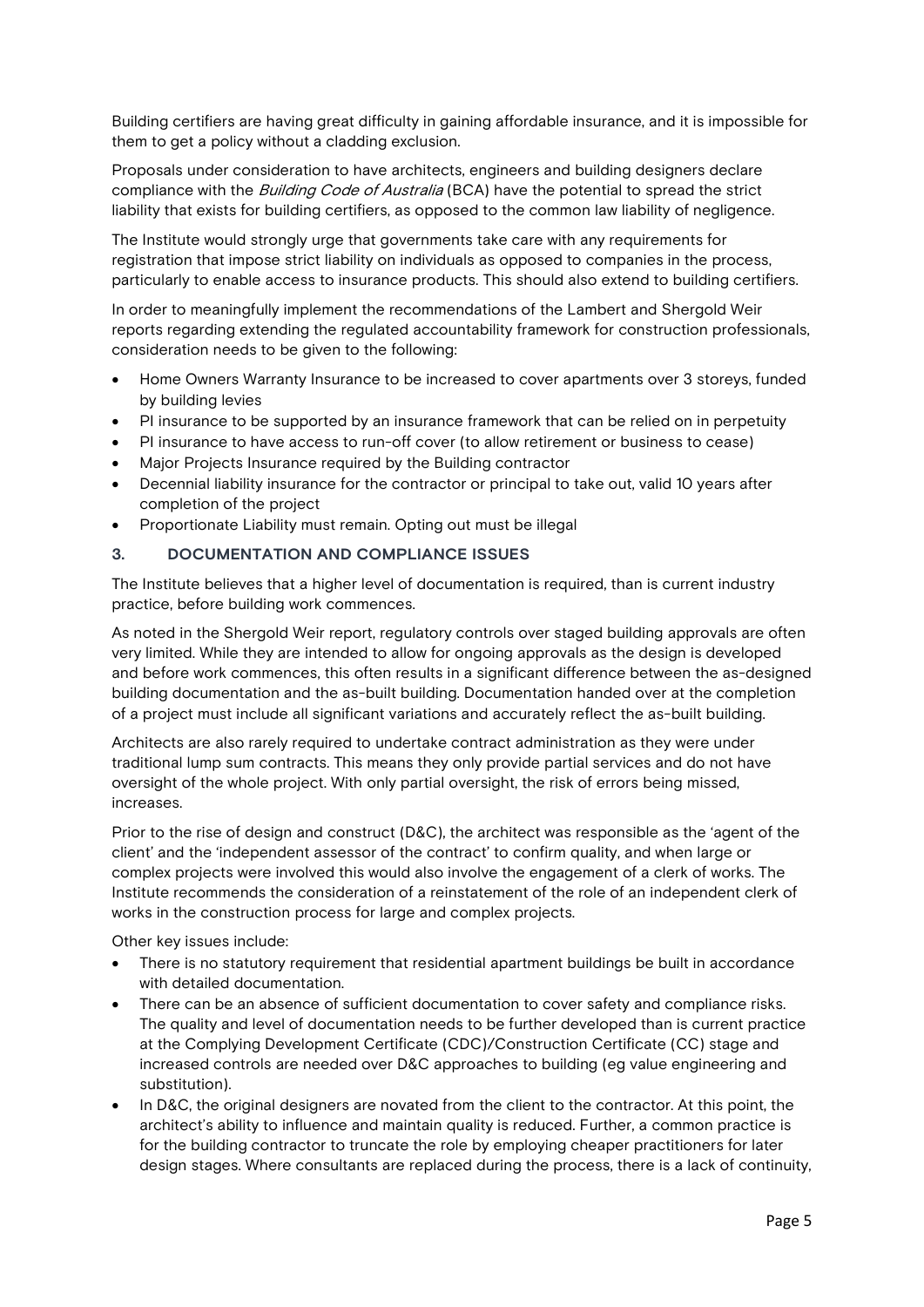loss of project knowledge and heightened potential for mistakes across many stages of the project.

#### Level and quality of documentation

Issues arise with building contractors building with inadequate documentation (eg using design documentation rather than construction documentation to build from). There may be insufficient documentation to cover safety and compliance risks as the scope and quality of documentation is limited.

There can be a significant difference between the as-designed documentation and the as-built building, which creates enormous issues for the building owners with regard to maintenance and repair.

Design and documentation requirements to deliver a successful project on site are vastly different from project to project, building contractor to building contractor and client to client.

In the building process, architects are commissioned by owners to provide a service either as:

- full service design, documentation, site advice and contract administration, or
- partial service design and documentation to development approval only, or design and documentation to building approval stage.

An example of full service would be a traditional design-build process where a building owner (client) hires an architect to design a building and provide a complete set of approved design and construction documents (drawings and specifications); a general contractor is selected; the architect's set of stamped, completed and approved plans are handed to the contractor and these form part of the contract that binds the contractor to build the building exactly as shown in the drawings, approved plans and specifications.

Partial service can mean that that the architect is only involved in the initial design and provides minimal documentation. Levels of detail differ between stages in the project and it is becoming common practice for developers to employ architects to prepare the initial documentation to development approval stage, and then hand on the task of more detailed documentation and product and material specification to other practitioners, such as building designers, who do not hold the same level of skills as that of an architect, and are not regulated in any way with regard to education, experience, ongoing education, PI or compliance with a codes of ethics.

There is also a commonly held misconception that drawings for development approval (DA), CDC or CC are sufficiently detailed to inform construction. The level of documentation for a DA, CDC or CC is somewhat lower than what an architect would expect a project to need for construction. DA, CDC, or CC documents are not generally sufficiently detailed to resolve the complex junctions and interactions, which are the most common causes of building defects in complex buildings.

The level of detail needed to construct for a single house (BCA Class 1) may be possible from a CC, but in complex buildings such as BCA class 2-9 this is not generally the case.

Architects routinely separate documentation tasks: DA, CDC or CC documentation and construction documentation and the majority of details are prepared in the latter phase. For example, wall junctions, fire- rating details, waterproofing details, box-gutters, balcony details, thresholds, flashings, etc. form part of this work.

Construction detailing is perhaps one of the most crucial skills used in construction documentation. This is because the nature and quality of architectural detailing contributes to how the building is built, what it will look like, what it will cost, how long it may take to build and contribute ultimately to the quality of the building.

For these reasons, practitioners involved in the documentation process must have a thorough understanding of the methods and techniques used in building construction. This includes knowing how various materials are connected or attached and how they interact when brought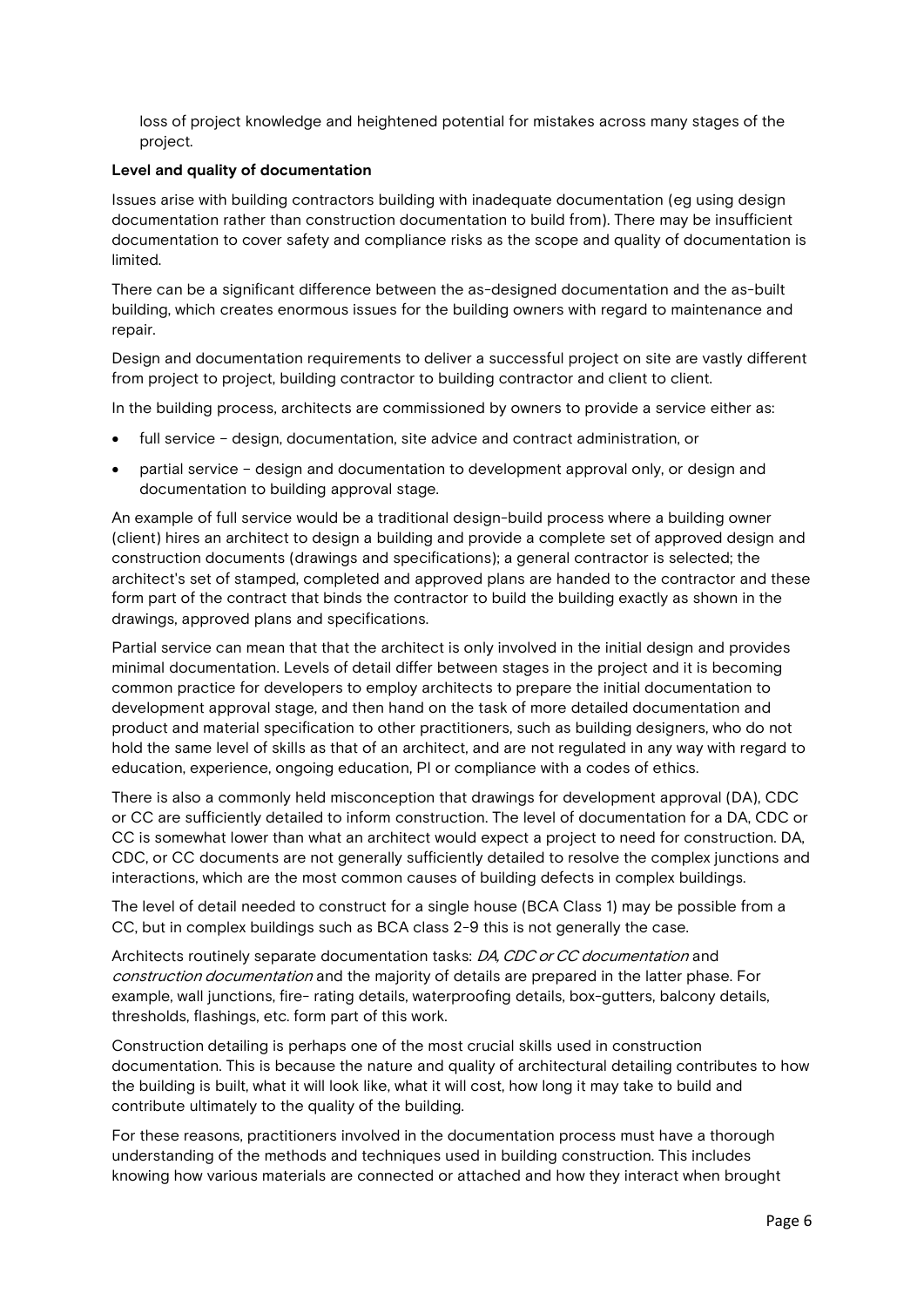together. An understanding of how air, water, and other elements interact with buildings is also crucial to quality construction documentation.

Unless qualified design professionals, such as architects, are engaged for this phase of work (especially on multi-unit residential buildings) this construction information is missing from the process. Without construction detail documentation, including specifications, the quality of the building and the use of properly specified products and materials will depend on the building contractor, project manager and site trades.

The level of DA, CDC or CC documentation does not impact building quality, whereas construction documentation does. To improve outcomes, there needs to be a focus on construction documentation, which is currently not regulated.

#### Variations to documentation

Changes to plans and documentation need to be certified when the changes materially affect the requirements in the *Environmental Planning and Assessment Regulations*, and for the plans and documentation listed here:

- Architectural Floor plans, Elevations, Sections; Reflected ceiling plans showing light, mech, fire sprinklers meet BCA requirements, Fire compartmentation plans/Fire, Door schedules, Fire rated construction/ compartmentation plans; Window and Room Schedules; Specifications; Wet Area details; Stair and ramp details; Balustrade details; External wall details; Roof details; Expansion and Construction joint details; Membrane junctions; Parapet details ; Slab setdowns; Interstitial condensation management details.
- Structural plans (TBD)
- Mechanical plans (TBD)
- Fire Services Hydrant, Hose reel, Sprinklers, Detection zones, Smoke control zones, Passive/penetrations.
- Hydraulics Drainage, Water supply, Sewer, Fire seals/penetration.

Additionally, any variation must be certified holistically, and retrospectively for the entire development, not solely for that variation alone. This is because there can be ramifications unknown if variations are considered in isolation.

Changes that change the DA or CC documents are currently submitted as a section 4.55 (modifications of consent) under the Environmental Planning and Assessment Act. This process should remain.

Under a D&C contract, limited documentation is prepared at the time building work commences, with documentation produced and developed throughout the project. Often the design will contain assumptions or will be qualified. Later, when products are specified, the original designer may not be consulted to consider their effect.

The Shergold Weir report recommended that each jurisdiction provides for a building compliance process that incorporates clear obligations for the ongoing approval of amended documentation by the appointed building surveyor (in NSW this is referred to as a Certifier) throughout a project. While supporting this recommendation, the Institute would argue that the original designer, if not continuing as part of the project, be consulted and their advice recorded. This will more clearly delineate who is the decision-maker.

The only obstacles that would prevent a person from submitting a declaration for variations would be time pressure. It should be noted that the prediction of all consequences of changes to plans is difficult if the time is not allowed – or consequences are not agreed or actioned as part of the variation.

Where a variation is identified, the contract needs to allow the designer sufficient resources to properly investigate the impact of the variation. Presently, 'time bar' restraints in D&C contracts are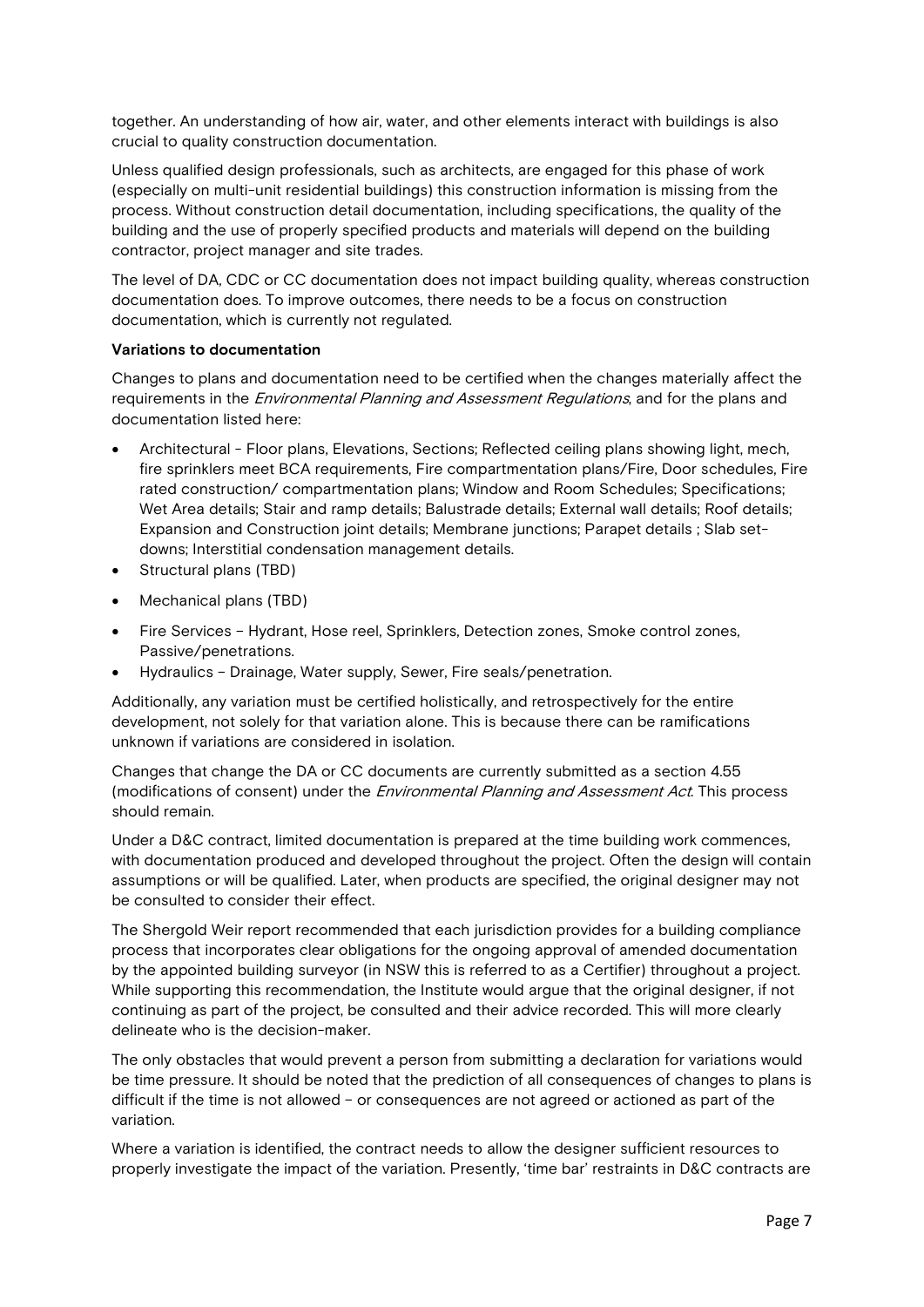written to keep the contract moving, save additional money and reduce delivery time. However, this can be at odds with a proper due diligence and quality outcomes.

All plans and documents relevant to the ongoing functioning of the building should be held in a central repository, including variations to plans and documents and most particularly, performance solution documentation.

There should be a digitally based information system for all buildings that keeps information on building plans, approvals and certifications. It should be accessible to the building owner, fire authorities and the building regulator. The information should include information on the building plans, approvals, critical building systems and elements, including fire protection systems and all post occupancy work undertaken.

#### Documentation of performance solutions

The following are examples of circumstances in which difficulties arise in documenting performance solutions and their compliance with the BCA:

- Facades some testing standards are available but mostly, it comes down to expert opinion and that expert opinion comes from architects and façade engineers. There is no deemed to satisfy provision in the BCA for facades.
- Situations where expert opinion is not accepted by the NSW Fire Brigade.
- Using innovative technologies eg green roofs are technically non- compliant, a roof should be non-combustible, and a green roof is not. However, the regulations are not able to cope with this.
- Expert opinion needs to be based on levels of evidence, but there is no guidance on what evidence is acceptable. For example, tests from overseas will be accepted by some certifiers and not others.
- Some certifiers will accept *Codemark* certificates and some will not.
- Compliance with the BCA rests on its interpretation. In many situations the interpretation is left to the individual certifier, which can vary substantially. The BCA needs to be rewritten in plain English so that it can be clearly interpreted.
- Other methods of documenting performance solutions and their compliance that can be considered are modelling (either computer modelling or practical) or overseas testing and practical usage. At present the market decides, and if one does not agree, another is tried. While it allows for innovation, is also indicates there is not a clear framework to evaluate options.

#### 4. INDEPENDENT INSPECTION REGIME

Present design and construct methods have lost their independence and quality check. Building certifiers do not undertake this function in terms of quality, but rather inspect certain stages of the construction and collate certificates of compliance from subcontractors to form a final sign off that the building is fit to occupy.

Prior to the rise of design and construct (D&C), the architect was responsible as the 'agent of the client' and the 'independent assessor of the contract' to confirm quality, and when large or complex projects were involved this would also involve the engagement of a clerk of works.

The Institute recommends the consideration of a reinstatement of the role of an independent clerk of works in the construction process for large and complex projects.

#### Clerk of Works

The clerk of works is a full-time inspector of the works on behalf of the owner but exercises no executive authority and is usually under a site architect's direction. Under current D&C contracts,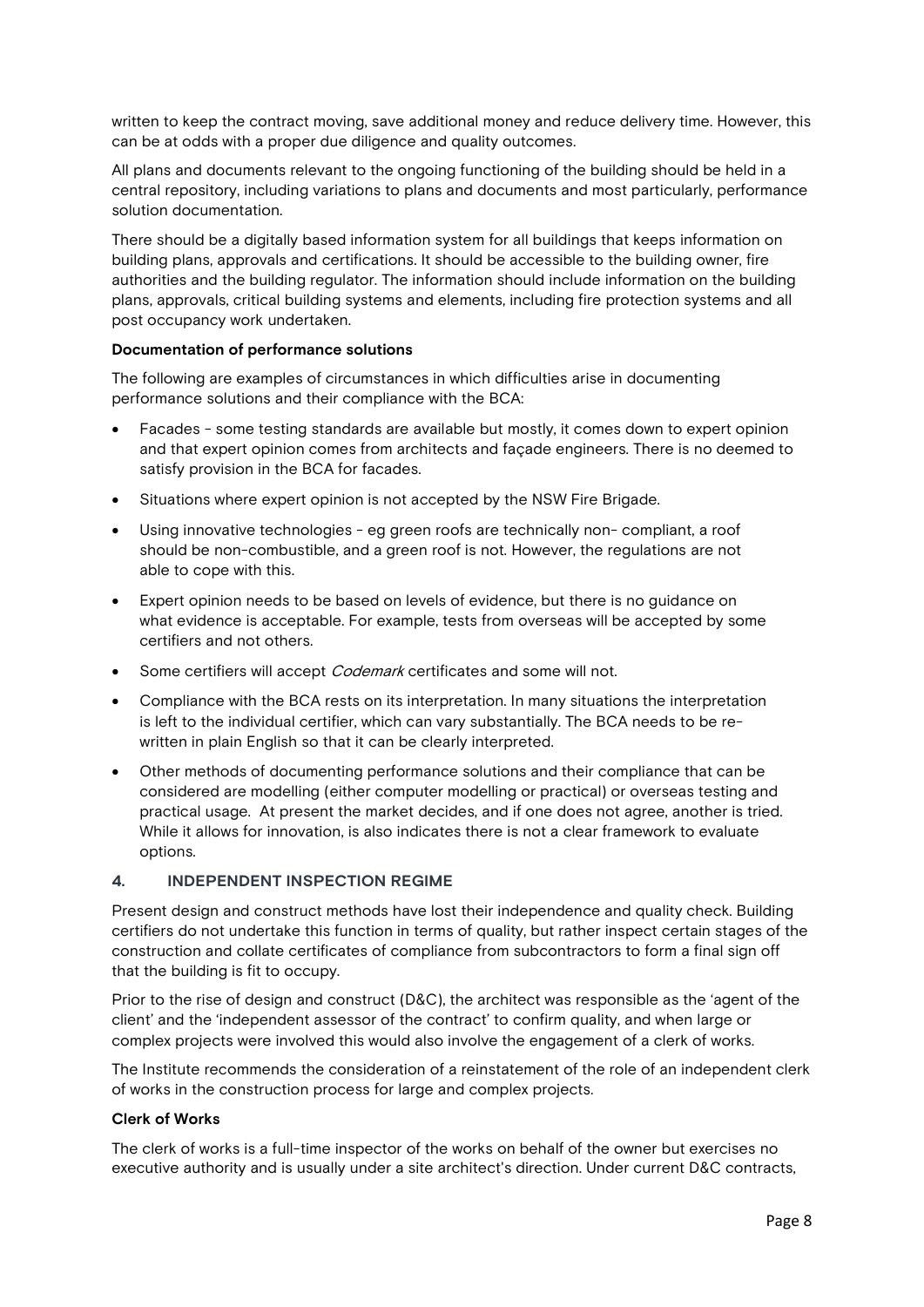there is no independent site architect or clerk of works, as the architect's contract with the developer is novated to the building contractor. The inspection role is either managed by a project manager or the building contractor monitors construction progress and quality. Quality can very easily be undermined if the building contractor seeks inappropriate cost cutting.

The role of the client's site inspector (Clerk of Works) has disappeared in Australia since the 1980s, even though it remains a key project role in most other countries including the UK, USA, Hong Kong, Ireland, Spain and in developing countries such as Kenya.

The principal duties of the clerk of works are inspection of the works and the provision of written reports to the site architect. Other duties may include:

- checking the quality of materials delivered to the site for inclusion in the works and their conformity with the contract documents
- recording the on-site issue of drawings and other documents
- arranging materials tests and recording the results
- keeping records of meetings
- recording weather conditions
- recording the daily workforce
- checking claims for payment
- making recommendations to the architect

If a similar role to the clerk of works is reintroduced into the system, it is imperative that the role be independent of the building contractor. This would mean that the position could not be paid by the building contractor.

The cost of this would reduce the margin of error during construction and importantly the risk of costs of rectification, remediation, maintenance, and costs associated with evacuating apartment owners and tenants.

The Clerk of Works role is a longstanding one for centuries and it has been reported that in the last three years in the UK the number of clerks of works has doubled. In terms of costs, the British adjudicator and barrister Tony Bingham once declared that: "The cost of a clerk of works per annum is cheaper than a day in court<sup>".1</sup>

To address the issues of inaccurate as-built drawings and manuals/ warranties, the clerk of works should report to the site architect and inform that role for appropriate issuing of these items.

## Site Architect

-

The role of the site architect provides a holistic overview of the project and provides a quality check on the project. The site architect must be independently engaged (this could be through the Building Commissioner, or by the Client) and paid separately from the contractor. The site architect is responsible for the following:

- Clerk of Works, on site full time (mandatory to maintain quality).
- Supply of 'as-builts/record drawings' progressively throughout the project construction (this is the only way that all changes and 'actual' construction can be accurately documented in the 'as-builts/record drawings' so the strata owners have a reliable document. It can only be reliable if regular on-site visits are made, with detailed discussions with the Clerk of Works).
- Checking all the manuals, warranties etc are correct, again in consultation with the Clerk of Works.

<sup>1</sup> https://aca.org.au/article/bring-back-the-clerk-of-works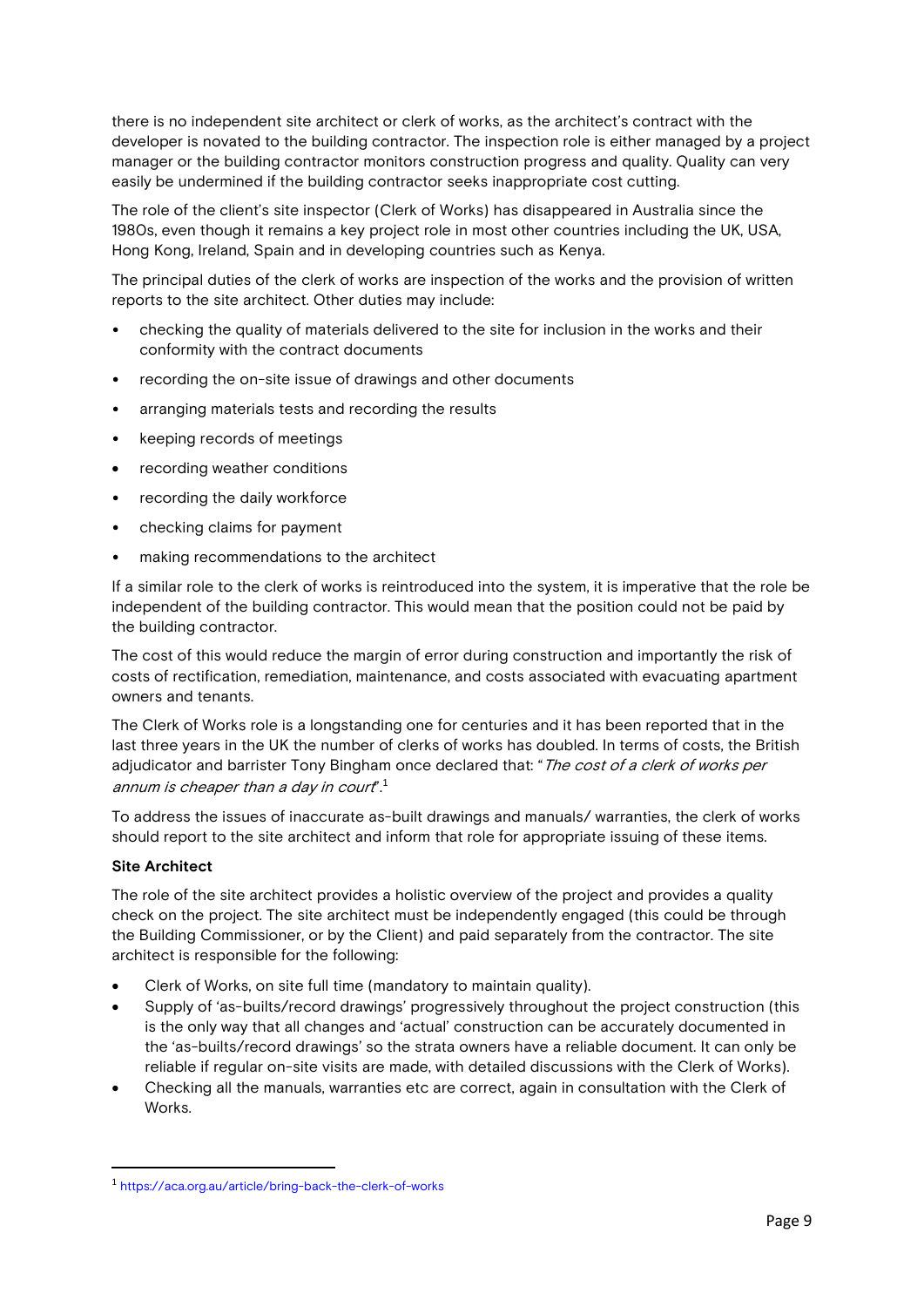- Co-ordinating the consultant/engineer/original designers with the Clerk of Works to confirm what is built matches what is designed and documented.
- Post occupancy evaluation, nominated to occur at 6 months and 12 months after 'occupation' is triggered. This will not only feed into the Defects Liability Report (which should be mandatory on these projects) aligned to the final payment and final certificate, but also provide valuable information on appropriate materials, finishes and other items. This is crucial to maintain an independent assessment and true rectifications.

## 4. REGISTRATION/LICENSING ISSUES

#### **Architects**

An architect who is a member of the Institute is professionally qualified, legally registered to practice by State Registration Boards and bound by a code of ethics established by the Institute and the Registration Board. This code requires they perform all duties with professional integrity.

Architects are registered professionals trained in the art and science of building design. They develop the concepts for structures and turn those concepts into images and plans. Architects create the overall aesthetic and look of buildings and other structures, but the design of a building resolves far more than its appearance. The architect ensures the design is functional, safe, and economical to suit the needs of the end users. The documentation also specifies the building materials and products.

The architect provides various designs and prepares drawings and a report, presenting ideas to the client based on their needs. Computer-aided design (CAD) and Building Information Modelling (BIM) technology has replaced traditional paper and pencil as the most common method for creating design and construction drawings. After discussing and agreeing on the initial proposal, architects develop final construction plans that show the building's appearance and details for its construction.

Traditionally, the role of an architect does not end in the design stage. During construction, there can be continual revision of plans on the basis of client needs, budget and other constraints not envisaged during design stage. As construction proceeds, the architect will visit building sites to make sure that contractors follow the design, adhere to the schedule, use the specified materials, and meet work quality standards. Under novated contracts, this last function may be undertaken by a different architect or be given to another building practitioner to undertake.

In novated contracts the architect is usually asked to state that the work is in accordance with the documents and the BCA. If the architect has only had an observation role it is impossible to state that what is built complies.

The Architects Accreditation Council of Australia's 2015 International Benchmarking Study found that Australia has broadly comparable architect registration standards to other leading economies. However, Australia is in a minority among comparable countries in not having any general legal reservation of architectural design function or licensing of non-architect designers which may seem at odds with the intent to protect consumers.

Many countries licence classes of "building author" aside from architects. Engineers are licensed in most OECD countries and licensing of other occupations is also common. For example, in the Netherlands, the Architects Register also controls the use of the titles of urban designer, landscape architect and interior architect. Similarly, in Italy, the Provincial Rolls cover architecture, landscape architecture, urban planning and conservation. South Africa licences three classes of architectural technologist and draftsperson. The Board of Architects Malaysia also licenses drafters and interior designers. In Spain, there is a licence class called Aparejador, which is like an assistant architect and building work supervisor. While in Japan, only 1<sup>st</sup> class Kenchikushi are able to design complex buildings.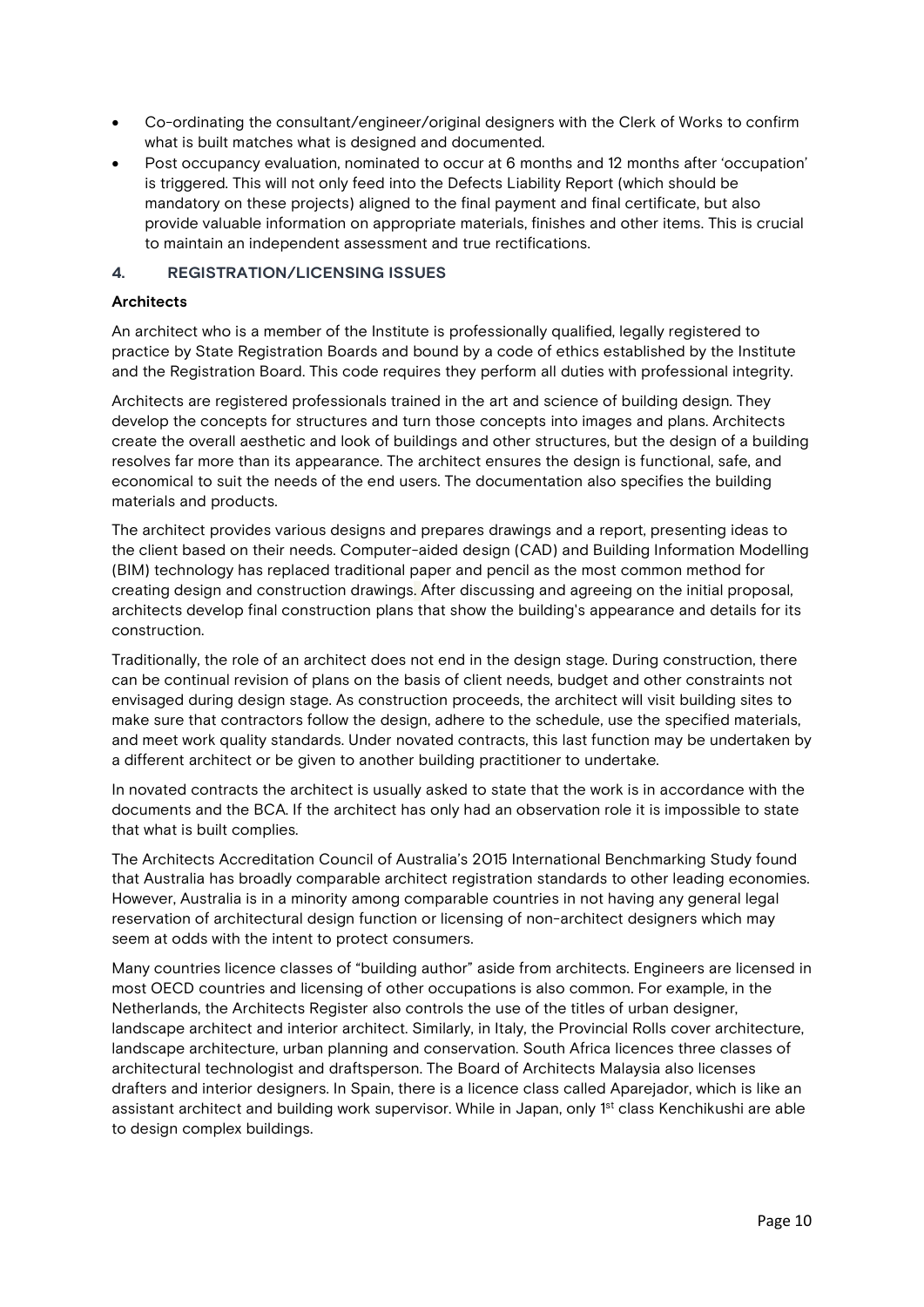It should be noted that most countries regulate architectural design function by building class through planning law (i.e. the right to sign off plans for development approval) rather than directly through Architects Acts or similar legislation.

The National Standard of Competency for Architects describes what is reasonably expected of a person who can demonstrate the standard of skill, care and diligence widely accepted in Australia as a competent professional Architectural practitioner.

It sets out functions important to the practice of architecture, rather than simply measuring knowledge in isolation from skills, or time spent in formal education. The Standard is not a form of assessment in itself but a framework to be used by those authorised to assess the professional standards of Architects.

Having one Standard that underpins accreditation of architecture education and assessment programs provides a clear roadmap for the development of competency (through education, practice and examination on the path to registration as an architect).

The Standard is used in the processes that lead to the registration of Architects including the — Architecture Program Accreditation Procedure in Australia and New Zealand Architecture, Overseas Qualifications Assessment, National Program of Recognition, the Architectural Practice Examination and Experienced Practitioner Assessment, and Continuing Professional Development in those jurisdictions where it is compulsory.

## Other building practitioners

Better regulation is needed regarding multi-unit residential buildings, mixed use buildings and speculative commercial buildings. The Institute believes that only fully qualified and experienced professionals should be responsible for delivery of design services and project management for these types of buildings. Different classes of licence could be issued according to building class and size.

These classifications must be partnered with training requirements and supervised experience to be eligible to obtain a licence for more complicated building types and size. There is a need to upskill the whole industry. Mandated standards for education or experience for building designers, drafters, project managers and the like are needed.

Licensing or registration of other design professionals to have an appropriate level of knowledge and experience related to the scale of projects being delivered is fundamental to ensure a level playing field and a balanced, fair and equitable regulatory system.

The Institute believes that regulation of building professionals, whether designers, draftspersons, certifiers, or project managers is essential to provide the community protection. Regulation is particularly important for project managers as they play a major role in the process.

Regulation would provide that these professionals are educated to accredited standards, hold professional indemnity insurance, abide by a code of conduct, and undertake continuing professional development, thereby increasing quality outcomes and better mechanisms for consumer protection.

The Building Professionals Act defines 'accredited certifiers' or 'building professionals' under Division 1 Clause 4 Accreditation Scheme. This does not define the 'skill base, title, or qualifications that are required of each category. Building contractors and the sub-contractors to building contractors should be qualified, and higher skilled tradespeople should be licensed.

The specific occupations that should be in the registration scheme for the design of complex class 3-9 buildings have been identified as follows:

- Project Manager
- Architect
- Planner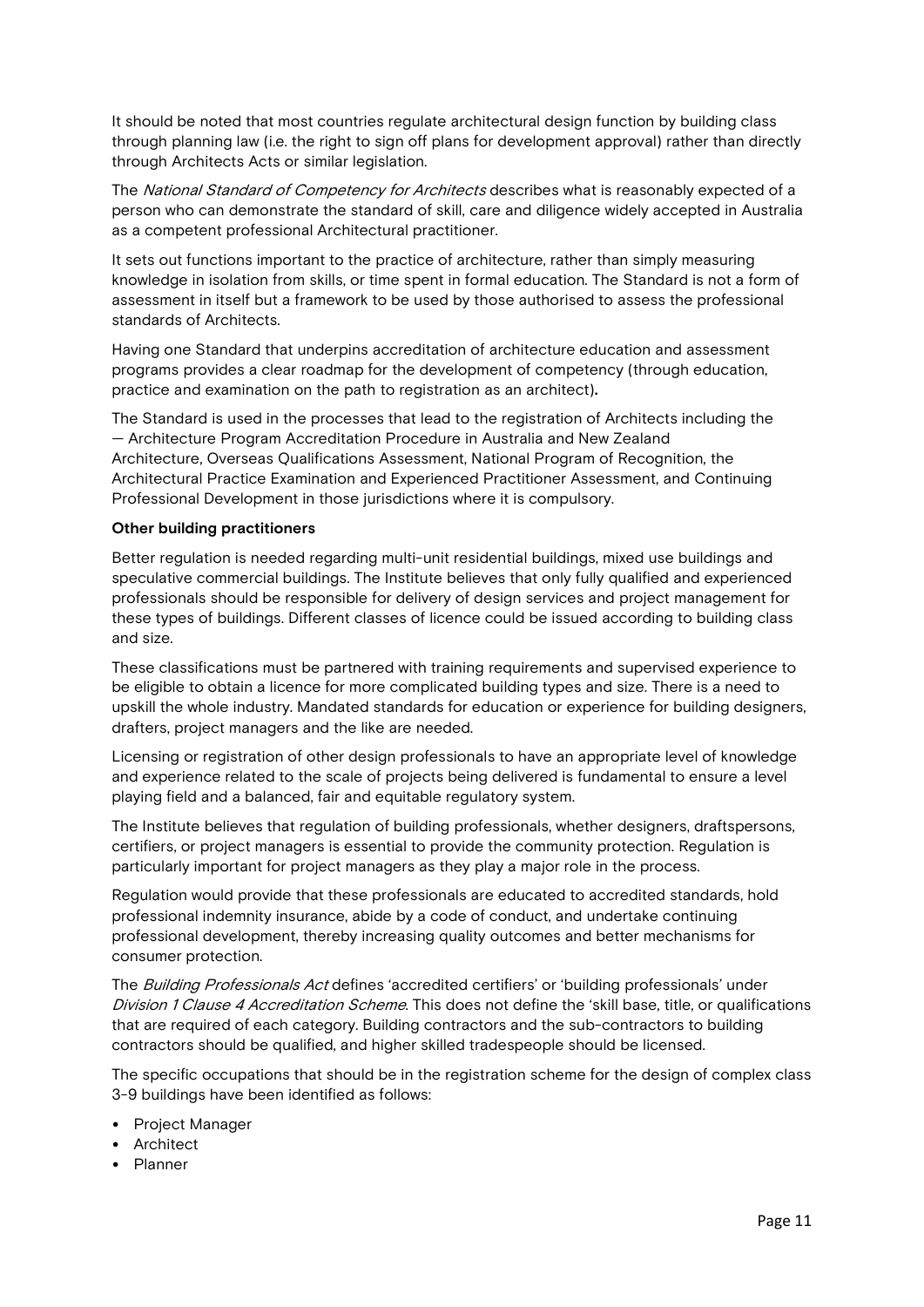- Quantity Surveyor
- Structural Engineer
- Civil Engineer
- Mechanical Engineer
- Electrical Engineer
- Geo-tech Engineer
- Hydraulic Engineer
- Fire Services Engineer (Wet/hydraulic and dry/electrical)
- Fire Engineer (Fire safety: modelling/evacuation of fire solutions, and performance of all materials in the modelling)
- Acoustic Consultant
- Facade Engineer
- Vertical Transport Engineer
- Traffic Engineer
- Environmentally Sustainable Design / Sustainable Consultant / Engineer
- BCA Consultant
- Disability Discrimination Act Consultant
- Access Consultant
- Landscape Architect

For Residential (BCA Class 1, 10), all of the above plus:

- Building Designer
- Draftsperson
- Residential Project Manager

There is a difference between 'building designers' and architects. Architects education requirements are generally 5 years of study and a Masters degree, followed by qualification experience requirements (a minimum of two years) and further assessment against specific competencies through an examination process. Building designers are generally educated through accredited TAFE building courses and/or other construction-based pathways of 2-3 years duration; the skills gained in these courses are heavily focused on smaller size building, and standard construction techniques.

Typically, 'building designers' find career paths in the largest part of the construction industry, supporting the construction of individual houses and townhouse style medium density developments. Increasingly, however, some developers are approaching building designers to undertake the design and /or documentation of larger multi-unit residential developments.

While this split of service delivery is set by the market, there is no level of consumer protection applied to the services provided by those building professionals who are engaged for projects that may be outside their level of expertise. There are also no ethical/behavioural rules, via a code of conduct or similar long held measure, which apply to building and design professionals other than architects.

## Licensing regime

In terms of existing registration/licensing regimes being appropriate to be accepted as registration for building contractors and building designers, we believe that the current registration regime for Architects is robust. The *Architect's Act 2003* and the *Architects Regulation 2017* originated in 1921 with the first Architects Act and in the main, aligns with Architects Acts in other jurisdictions.

A similar system needs to be introduced for building designers, project managers, professional engineers and other building professionals based on assessing qualifications and experience against competency standards. Differing competencies should be tied to different types of work.